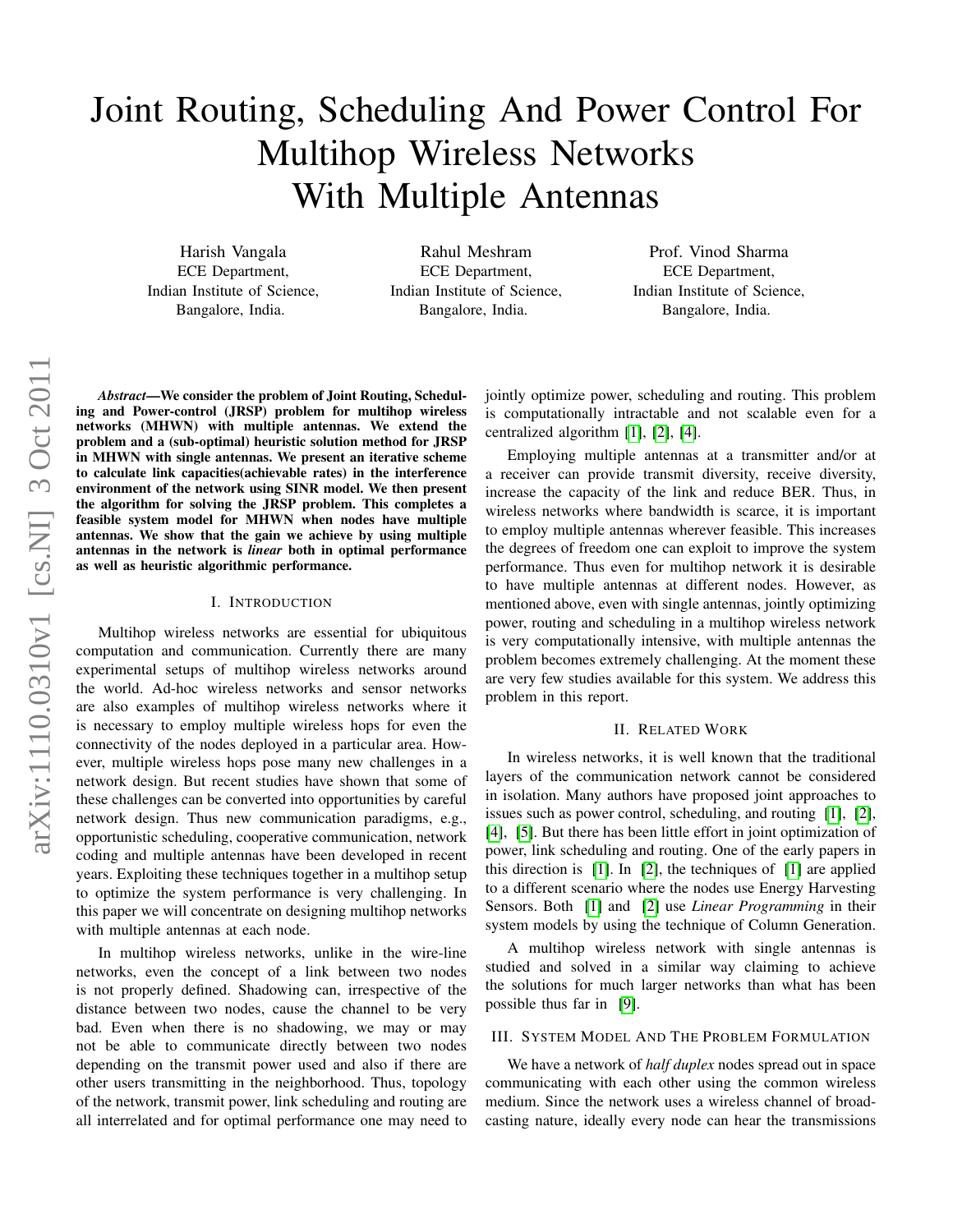from every other node. But in practice, a node usually will have a coverage area hence being allowed to transmit to or receive from a limited number of other nodes. This effectively forms a Graph and is the starting point for the problem. But it can be noted that interference continues to exist between any pair of nodes, irrespective of the graph representation. Further, the nodes may be restricted in terms of transmission or reception towards other nodes(neighbors) in the network. This is required for a tractable model in terms of formulating and solving the problem. We term it as *transmission model* of the system.

In the given network, a subset of nodes called *sources* would like to transmit to their *destinations*, which is another subset of nodes. It in general needs multiple wireless hops to reach the destination. Our objective is to provide a *fair* (to be defined later) data transmission rate to all those *sources* via multiple intermediate nodes.

#### *A. System Model*

We have a network being represented as a fully connected directed graph with no self-loops, denoted as  $G(N, \mathcal{L})$ . Here,  $\mathcal{N} = \{1, 2, \ldots, N\}$  is the set of nodes and  $\mathcal{L} = \{1, 2, \ldots, L\}$ is the set of directed links in the network. The set of source and destination pairs and the transmissions among them will be called as *flows*. The set of flows is denoted by  $\mathcal{F} = 1, 2, \dots, F$ . Each flow  $f \in \mathcal{F}$  will be associated with a source node and a destination node denoted by  $src(f)$  and  $dest(f)$ . It is allowed to have common source and/or destination nodes among flows. Each  $f \in \mathcal{F}$  will also have a set of rate demands denoted by  $\{d_i, i \in \mathcal{F}\}\$ , while the system may decide to allow rates equal to  $\{r_i, i \in \mathcal{F}\}\$ , depending on the availability of network resources. The rates allowed may be lesser or greater or equal to the demanded rates. We define *fairness* as the least fraction in  $\left\{\frac{r_i}{d_i}\right\}$  $\sum_{i \in \mathcal{F}}$  and denote it by  $\lambda$ .

All the nodes use multiple but equal number of antennas  $a$ for transmission or reception. The total power consumption of a node for transmission can only be a value chosen from a set of K powerlevels (including zero), in any time slot. We restrict all the antennas to be used towards a single node at any time instant. That means, we use point to point transmission model or the beam forming model of transmission in the network. Hence, a node involves in at most one active link, at any point of time.

Though this model is a simple extension of the model used in [\[1\]](#page-5-0) and [\[2\]](#page-5-1) for single antennas, it is not obvious to formulate and solve the problem for multiple antennas. Further, one cannot simply state the MIMO gain in the final throughput, just by observing that each link gains in its capacity, because of multiple hops being involved in transmissions.

Given the transmission model of the network, not every subset of  $\mathcal L$  can be activated simultaneously. We define a *mode*, as a valid subset of links being activated simultaneously along with the amounts of powers used on the links. We represent it by an L×1 vector of powers used on each link. A set of *modes* given a schedule, achieves the link scheduling and routing simultaneously. If such scheduling takes the power availability on an average at each node into account, it becomes *a* solution to the JRSP problem.

The fading channel gains are assumed to be known during the analysis being a centralized setup and are given by set of  $a \times a$  matrices  $H_{ij}(\forall i, j \in \mathcal{N})$ , which represent the channel matrices between nodes  $i$  and  $j$ . We also use the notation  $H'_{lm}(\forall l,m \in \mathcal{L})$  to denote the channel between links  $l,m$ meaning, the channel between source node of link l and destination node of link m. Note that  $H'_{lm} = H_{ij}$ , where  $i = src(l)$  and  $j = dest(m)$ . Each scalar in the matrices is taken as a circularly Gaussian complex random variable. In [\[1\]](#page-5-0) and [\[2\]](#page-5-1), these were calculated by using a simple path loss model for a set of nodes randomly spread out over an area, based on the euclidean distances between them.

Given the power spent on a link (in any *mode*), we retain the distribution of powers over the set of antennas at nodes as a degree of freedom for nodes (and hence is a variable during link capacity calculations). Hence they use *waterfilling*, whenever required. The way we compute link capacities is presented after the mathematical statement of the problem.

## <span id="page-1-0"></span>*B. The Mathematical Formulation*

$$
\max \ \lambda \triangleq \left( \min_{i} \left\{ \frac{r_i}{d_i} \right\} \right) \tag{1a}
$$

(fairness objective)

subject to :

$$
AX = \mathbf{r} \tag{1b}
$$

(Flow Conservation)

$$
X \cdot \underline{1} \leq C \cdot \underline{\alpha} \,, \tag{1c}
$$

(Avg. Link Capacities)

$$
P \cdot \underline{\alpha} \quad \le \quad \underline{P}^{avg} \;, \tag{1d}
$$

(Avg. Power Control)

$$
\underline{\alpha} \cdot \underline{1} = 1 , \qquad (1e)
$$

(Consistency of scheduling)

$$
X_l^f \ge 0, \ \forall f \in \mathcal{F}, \ \forall l \in \mathcal{L}
$$
  

$$
P_n^m \ge 0, \ \alpha_m \ge 0, \ \ \forall n \in \mathcal{N}, \ \forall m \in \mathcal{M}
$$
 (1f)

. (non-negativity of variables)

The problem setup used in [\[1\]](#page-5-0) and [\[2\]](#page-5-1) is quite general and the problem formulation under multiple antennas can be made similar. Except that the terms used in it come from a different network scenario in multiple antennas. Its a conventional *Multicommodity Flow problem* from network theory and operations research literature, which is modified and exploited to suit the JRSP problem. The problem's objective is to find the solution to the JRSP problem, that gives maximum *fairness* among the users. The mathematical statement of JRSP problem contains the well known flow conservation constraints, link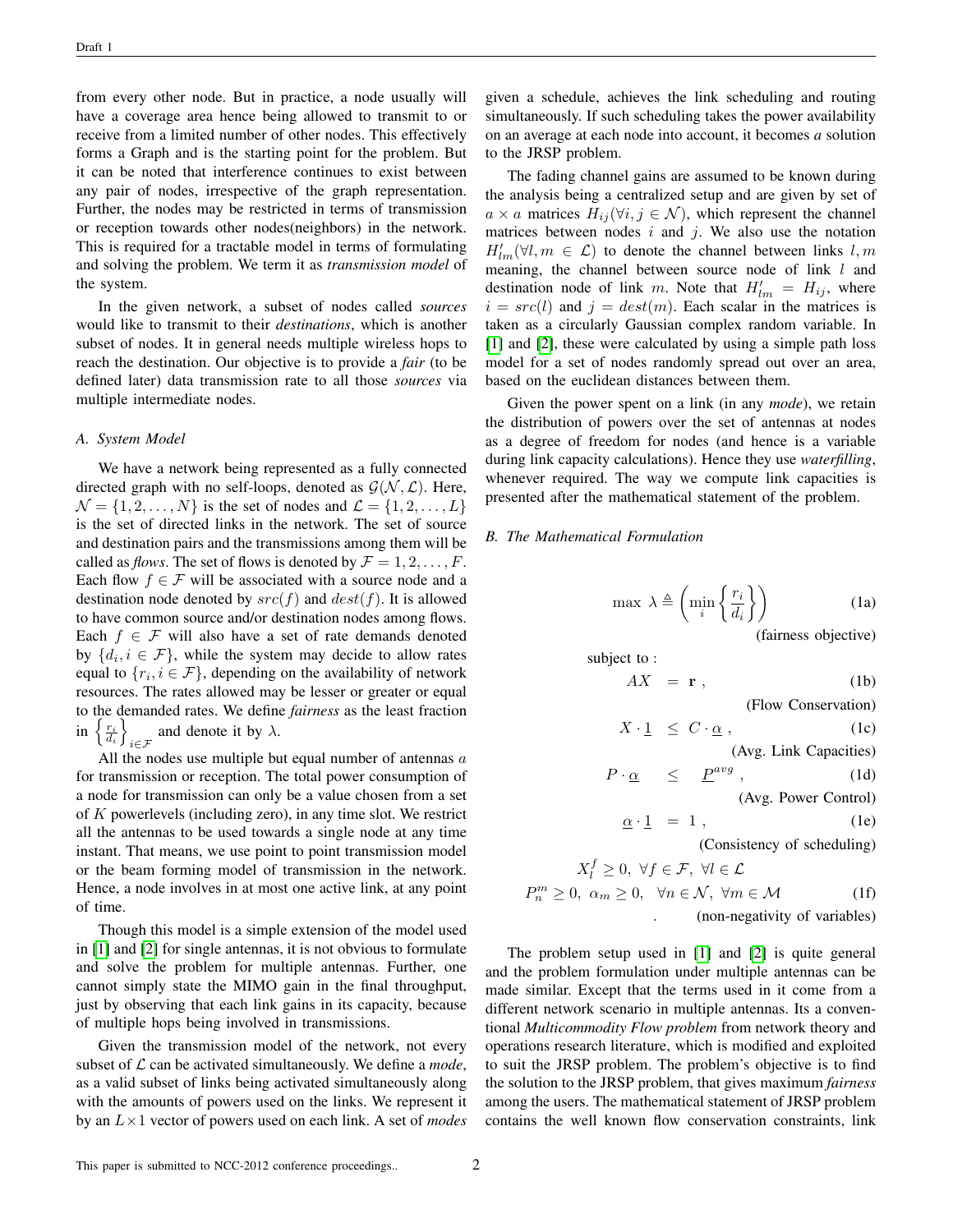capacity constraints and average power constraints. This forms a simple *linear programming problem* (LPP) as given in [\(1\)](#page-1-0).

In the problem statement  $(1)$ , 'A' refers to the node versus link representation of the graph which takes the form of an  $N \times L$  matrix with elements  $a_{ij}$  taking signed binary values  $0, \pm 1$ , as below:

$$
a_{ij} = \begin{cases} 0, & \text{if node } i \text{ is not a part of link } j \\ +1, & \text{if node } i \text{ is the source to link } j, \\ -1, & \text{if node } i \text{ is the dest to link } j. \end{cases}
$$

X refers to an  $L \times F$  matrix with values  $X_i^f$  representing the average effective rate of transmission chosen on link  $l$ corresponding to flow f.

r refers to an  $N \times F$  matrix, which contains the net outwards data rate at each node corresponding to each flow. i.e.

$$
r_{ij} = \begin{cases} 0, & \text{if node } i \text{ is not a source or dest. of flow } j \\ +r_j, & \text{if node } i \text{ is the source to flow } j, \\ -r_j, & \text{if node } i \text{ is the destination to flow } j. \end{cases}
$$

 $M = \{1, 2, ..., M\}$  refers to the set of all possible *modes* in the network. Each mode  $m \in \mathcal{M}$  will take a representation of an L dimensional column vector. The modes set includes an idle state (i.e. a 0) as well.

 $\alpha$  represents the vector of time fractions given to each of the modes.

C is an  $M \times L$  vector, where an element  $C_l^m$  represents the capacity of a link  $l \in \mathcal{L}$  in mode  $m \in \mathcal{M}$ . i.e., each column of  $C$  is a vector of same dimension as a mode, but link powers are replaced with link capacities.

P refers to an  $N \times M$  matrix called *power profile matrix* with values  $P_n^m$  representing the amount of power spent by node *n* in mode  $m \in \mathcal{M}$ . It corresponds to the power spent on the single active link in the neighborhood of a node as a transmitter, at any time slot.  $\underline{P}^{avg}$  is an  $N \times 1$  vector, representing the power availability at each node, on an average.

Note that the variables in the problem are  $r_i(\forall i \in \mathcal{F}), X$ and  $\alpha$  while rest all $(A, P, C$  and  $P^{avg}$ ) are constants once the network and set of all modes  $M$  are fixed. Also note that, its a pure linear program since the objective can alternately be written as a set of linear inequalities introducing one new variable.

With the set of assumptions we made in the system model, given a network(A) with average power values( $P^{avg}$ ), this problem statement becomes universally applicable for any number of antennas(*a*) on nodes, given the set of modes  $\mathcal M$ and their capacities  $C$ . But with multiple antennas, we see following issues.

1) The link capacity calculations are interdependent (a joint optimization problem) due to interference. We would have a capacity region of points being vectors of link capacity elements.

2) The capacity region of such a vector interference channel

is still an open problem.

3) We need a computationally *feasible* method to decide link capacities in a mode (columns of  $C$ ), atleast as a good achievable rate point. Because, we have to calculate the same for a large number of modes.

# *C. Link Capacity computation*

Let  $\underline{m} = (m_1, m_2, \dots, m_L)^T$  be the given vector of L powers spent on links. To compute the link capacities, one should solve the problem of waterfilling on each of the links. But, the effective noise that each user sees is a sum of AWG noise and the interference from other users. Assuming each source emits independent Gaussian symbols, we need the covariance matrix of the effective noise, for which we need covariance matrices of each transmitter in the network. This is clearly not known at the time of computation of link capacities. Because, link capacity computation itself is *water flling* i.e. an optimization decision over all transmit covariance matrices possible at all the links.

We propose the following iterative scheme to greedily calculate the capacities of links in the network which are active simultaneously. We continue the iterations till we see the convergence in sum rate of all links in the network. The sum rate increases monotonically after each iteration.

We use the following notation.  $C_i$  is the  $i^{th}$  link capacity.  $K_i$  is the transmit covariance matrix used on link i while  $m_i$  is the power spent on link i. sumrate corresponds to the sum of all link capacities active in the network. The function "waterfill(.)" performs waterfilling on any specified link and outputs two values namely link capacity and optimum transmit covariance matrix to achieve that capacity under the interference value at that instant. It takes three arguments namely link index at which waterfilling is to be performed, set of all transmit covariance matrices and channels  $(H'_{ij})$  between link  $i$  and every other link  $j$  in the network. (i.e., source of a link to the destination of other link —  $H'_{ij} = H_{pq}$  where  $p = src(i)$  and  $q = dest(j)$ ).

Algorithm 1 Iterative Waterfilling algorithm for finding linkcapacities in a point-to-point mode

| initialize summate $=-\infty$ , $C_i = 0$ , $K_i = (m_i/a) * I$                          |
|------------------------------------------------------------------------------------------|
| $\forall i = \{1, 2, , L\}$                                                              |
| while $ \sum_i C_i - sumrate  \geq \epsilon$ do                                          |
| sumrate $=\sum_i C_i$                                                                    |
| for $i = 1$ to L do                                                                      |
| <b>if</b> link i is active <b>then</b>                                                   |
| $[K_i, C_i] = \text{waterfill}(i; \sigma^2; \{K_j, H'_{ij} \forall j \in \mathcal{L}\})$ |
| end if                                                                                   |
| end for                                                                                  |
| end while                                                                                |

# *D. Complexity Issues*

The number of constraints in the problem is  $(NF + L +$  $F + 1$ ) while number of variables is  $(F + LF + M)$ . If N is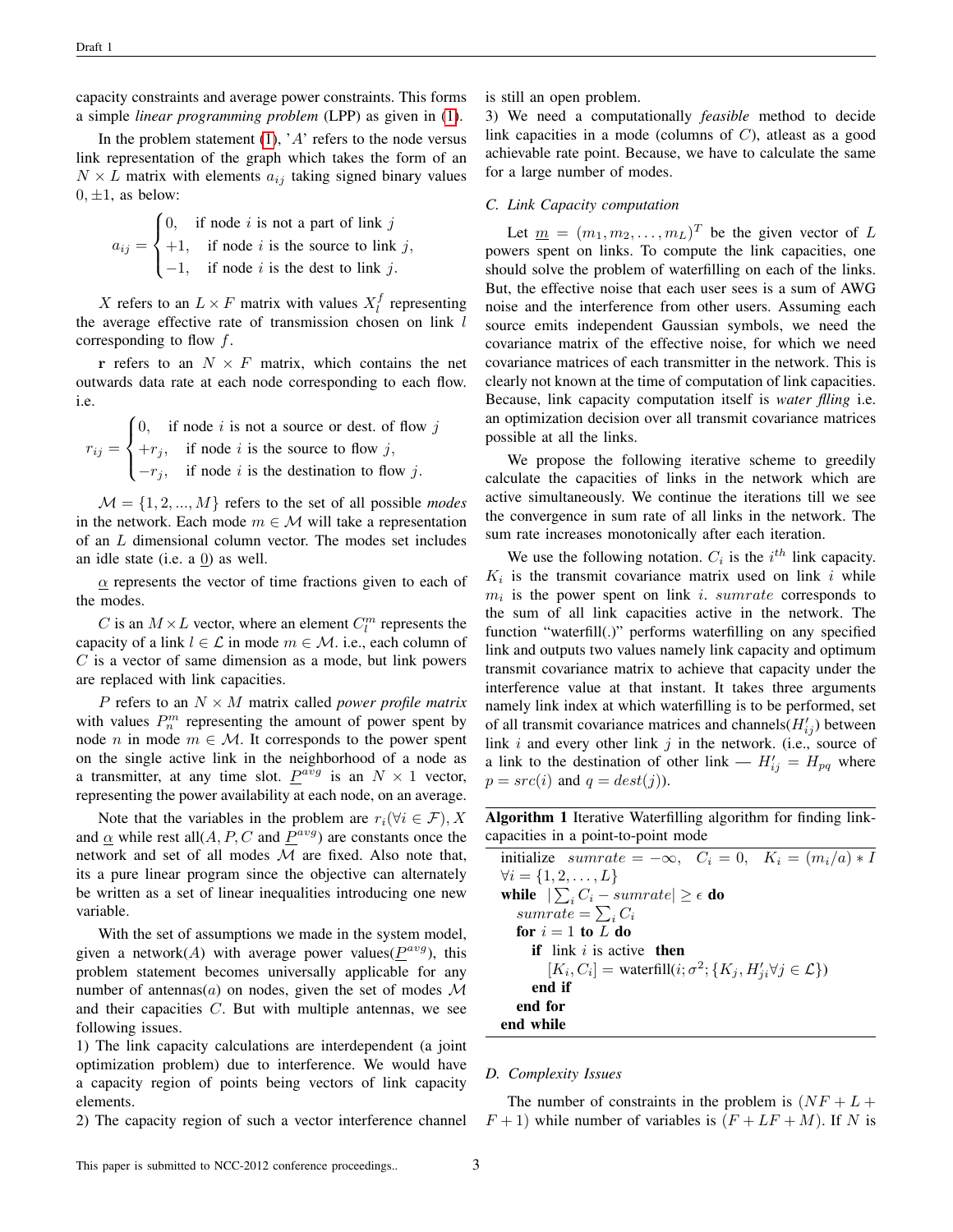taken as the size of the network,  $N \leq L \leq N(N-1)$  since graph is assumed to be directed and fully connected, having no self loops. Further  $F \leq N(N-1)$ .

Though one can derive an upper bound on  $M$  as  $K^L$  (a super exponential number) by arguing that M is less than all possible choices of powerlevels among L links, it can be seen via bruteforce enumerating simulations that the number of possible modes in a network of  $N$  nodes is exponential in  $N$ (see fig[.1\)](#page-3-0). In anycase, the number of variables in the problem grows enormously with  $N$  and is much larger compared to number of constraints in the network. Typically, this number turns out to be more than a million for a network as small as 11 nodes and 4 powerlevels.



<span id="page-3-0"></span>Fig. 1. A typical number of modes(M) as a function of number of nodes(N)

Hence, its a prohibitively large problem to be solved directly for networks more than roughly 10 nodes. Note that, we have ignored the calculations required to get link capacities.

# IV. THE HEURISTIC SOLUTION

One definitely needs to have a solution procedure, that is feasible for solving the network, upto atleast reasonable size of the network. [\[1\]](#page-5-0) proposes a heuristic column generation method to solve this problem and is claimed to solve networks upto approximately 30 nodes. [\[2\]](#page-5-1) applies the similar thing with slight variation, on the networks of energy harvesting sensor nodes. We see that we can still solve the problem upto almost the same level, even when the network has multiple antennas and hence the complexity is much larger.

The solution method proceeds as follows. First it can be seen by using the analysis of number of basic variables that, no more than  $N + L + 1$  number of modes are necessary to obtain the optimal basic feasible solution. Then as per the *column generation* procedure, solution starts by considering a smaller problem called *Master Problem* with just  $N + L + 1$ randomly chosen mode variables( $\alpha'$ ) from  $\alpha$ , rest all being the same to the original optimization problem in [\(1\)](#page-1-0).

It also considers a *Sub Problem* that chooses a new mode called a *good mode* from the remaining modes, considering

which we would improve the performance of the master problem.

## Sub Problem:

$$
\max_{m \in \mathcal{M} \setminus \mathcal{M}'} \theta(m) \triangleq \underline{u}^T \underline{C}_m - \underline{v}^T \underline{P}^m - \beta
$$
\n
$$
subject \quad to:
$$
\n
$$
\theta(m) \geq 0.
$$

Such a mode will replace an already chosen mode variable which is given zero scheduling time in the optimal solution of *Master* problem. This starts next iteration, in which master problem attains an improved solution.

The same after iterating for sufficient number of iterations, converges to a (sub)optimal solution and an (sub)optimal choice of set of  $N + L + 1$  modes from M.

In this procedure, sub-problem is the stage, which requires an optimum choice of variable by searching exhaustively among auxiliary function values evaluated at  $M - (N + L + 1)$ modes, which is again computationally infeasible. This can be avoided by using a heuristic algorithm for sub-problem, from [\[1\]](#page-5-0) and [\[2\]](#page-5-1). This comes at the cost of sub-optimality to the solution. But it was shown via simulation examples that, the solution that we see via this heuristic, is close to the optimal solution.

The heuristic algorithm for MHWN with MIMO extended from its single antenna version is presented below as Algorithm [2,](#page-3-1) in a ready to implement algorithmic form. In this,  $nextlevel(x)$  is the notation used for denoting the power value which is least among the power values that are greater than x from power level set. And  $interferers(l)$  is the notation used to denote the *set* of all the neighbouring links to link l that *share* a node with link l.

<span id="page-3-1"></span>Algorithm 2 The Heuristic Algorithm to obtain an efficient *sub-optimal* solution to the *sub-problem*

```
Initialize mode vector \text{goodmode} = 0,
lasttheta = \theta(goodmode), AllowedSet = \mathcal{L}while AllowedSet \neq \phi do
  for i = 1 to L do
     if i \in AllowedSet then
        m = goodmode
        m_i = nextlevel(m_i)\theta_i = \theta(m)end if
   end for
  Let besttheta \triangleq \max_i \theta_i &
  Let the bestlink l \triangleq arg \max_i \theta_iif besttheta \leq lasttheta then
     break the loop.
   else
     lasttheta = besttheta
     m = goodmode
     if m_l = 0 then
         AllowedSet = AllowedSet\interferers(l)end if
     m_l = nextlevel(m_l)goodmode = mend if
end while
Declare goodmode as the solution to sub problem
```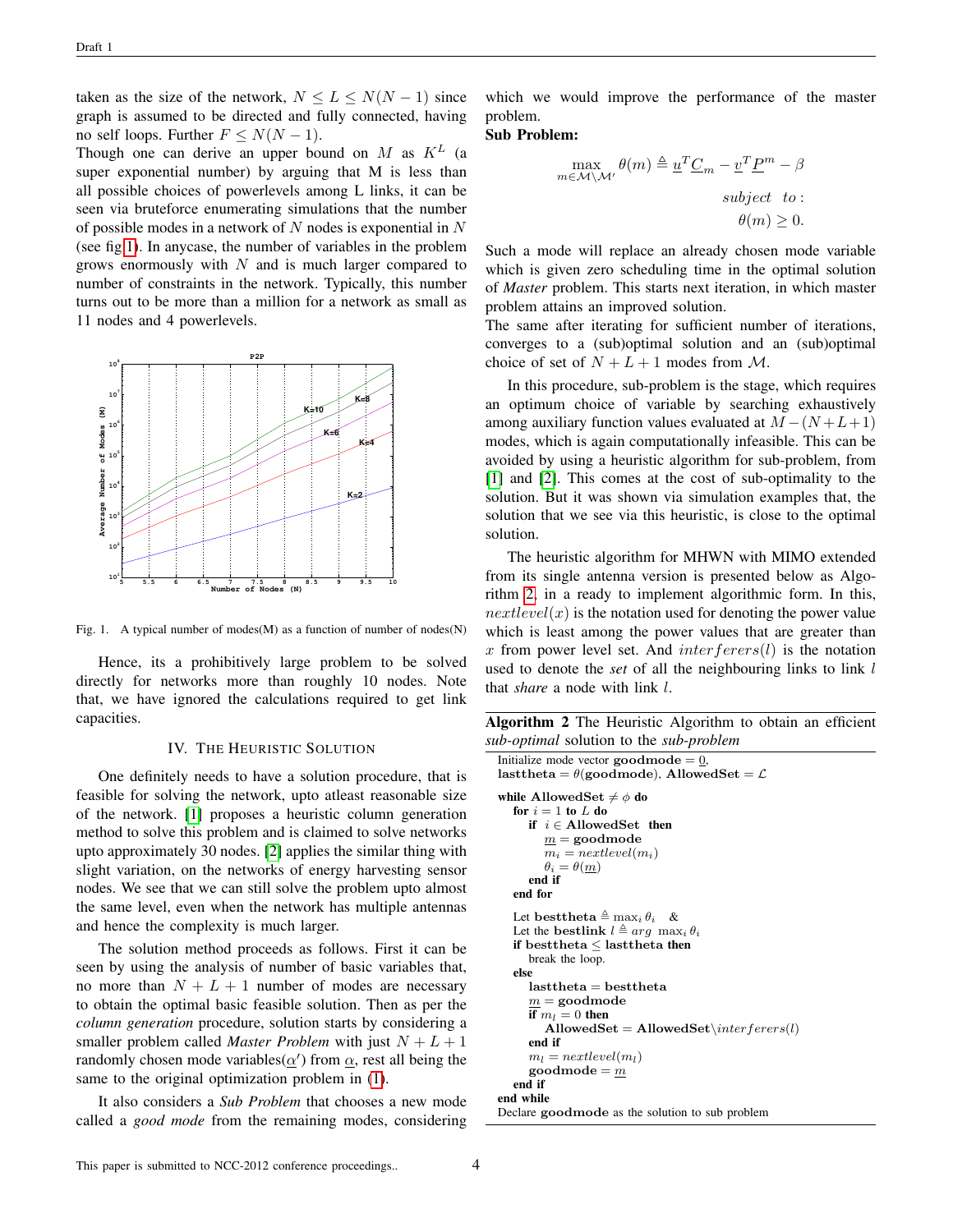Since we solve the problem [\(1\)](#page-1-0) with a heuristic solution at the sub problem level of column generation, we call this method as *Heuristic Column Generation* (HCG). It should be noted that, this solution is sub-optimal for the sub-problem and hence the final solution that we obtain by using this is sub-optimal.

Further, it can be predicted and also observed in simulations presented in next section that, the final solution (maximum fairness) varies over a range of values, depending upon the initially selected random set of modes. This issue was not discussed much in the earlier papers using this HCG. Hence we in this paper, propose to choose the best value among solutions achieved by solving the problem for multiple number of initial points, analogous to the traditional tabu search methods used for non-convex optimization.

In next chapter, we solve the problem for several networks with multiple antennas and get the final solutions. We first show for appropriate networks that the HCG gives a suboptimal solution but is very close to the optimal solution. Then we see that we can solve the problem upto 30 nodes, almost similar to the single antennas case, as claimed in earlier papers. Further, we show that the MIMO does improve the final performance of the network and further that the gain is linear with the number of antennas $(a)$  on nodes.

## V. SIMULATION RESULTS

Consider a network of 15 nodes as shown in fig[-2.](#page-4-0) Consider



<span id="page-4-0"></span>Fig. 2. A network of 15 nodes

the following network parameters:

Number of Nodes  $N = 15$ 

Number of Directed Links  $L = 60$ 

Number of antennas on each node  $a = 5$ 

Power levels used by each node =  $[0, 4]$ ;

Channels are generated as L number of  $5 \times 5$  matrices of unit variance, circularly Gaussian complex random numbers.

source, destination pairs(flows) are  $= (7,13)$ ,  $(10,5)$ ,  $(11,8)$ 

The rate demands from the flows  $= [10, 15, 20]$ units

Nodes Avg power availability  $= 3$  units, uniform to all.

(Note: In this scenario, we have approximately 0.5 million modes allowed in the network)

By formulating the problem [\(1\)](#page-1-0) and solving it directly (optimally), we get the following solutions. Allowed user rates after solving the problem are:

$$
r_1 = 5.971
$$
 units,  $r_2 = 8.957$  units  
 $r_3 = 11.942$  units

Hence the optimum fairness that can be achieved is:

$$
\lambda = 0.5971
$$

A dominant mode which is given fairly good amount of time fraction is shown in fig[-3](#page-4-1) with numbered bold arrows.



<span id="page-4-1"></span>Fig. 3. A dominant mode in the network to achieve optimal throughput

Now we use Heuristic algorithm to solve the problem and see the relative performance. This is shown in fig[-4.](#page-4-2) Note that we use multiple initial points. we get the following solutions. Allowed user rates after solving the problem are:

 $r_1 = 5.8$  units,  $r_2 = 8.7$  units  $r_3 = 11.6 \text{ units}$ Hence the optimum fairness that can be achieved is:  $\lambda = 0.58$ 



<span id="page-4-2"></span>Fig. 4. Fairness Values achieved using Heuristic Algm, Compared with Optimal for the network of 15 nodes

Next, we consider a network of 30 nodes and the following parameters.

Number of Nodes  $N = 30$ 

Number of Directed Links  $L = 110$ 

Number of antennas on each node  $a = 4$ 

Source,destination pairs(flows) are:

 $=(2,30), (5,10), (1,30), (4,6)$ 

The rate demands from the flows  $=[10, 50, 20, 60]$  units Nodes Avg power availability  $= 3$  units, uniform to all.